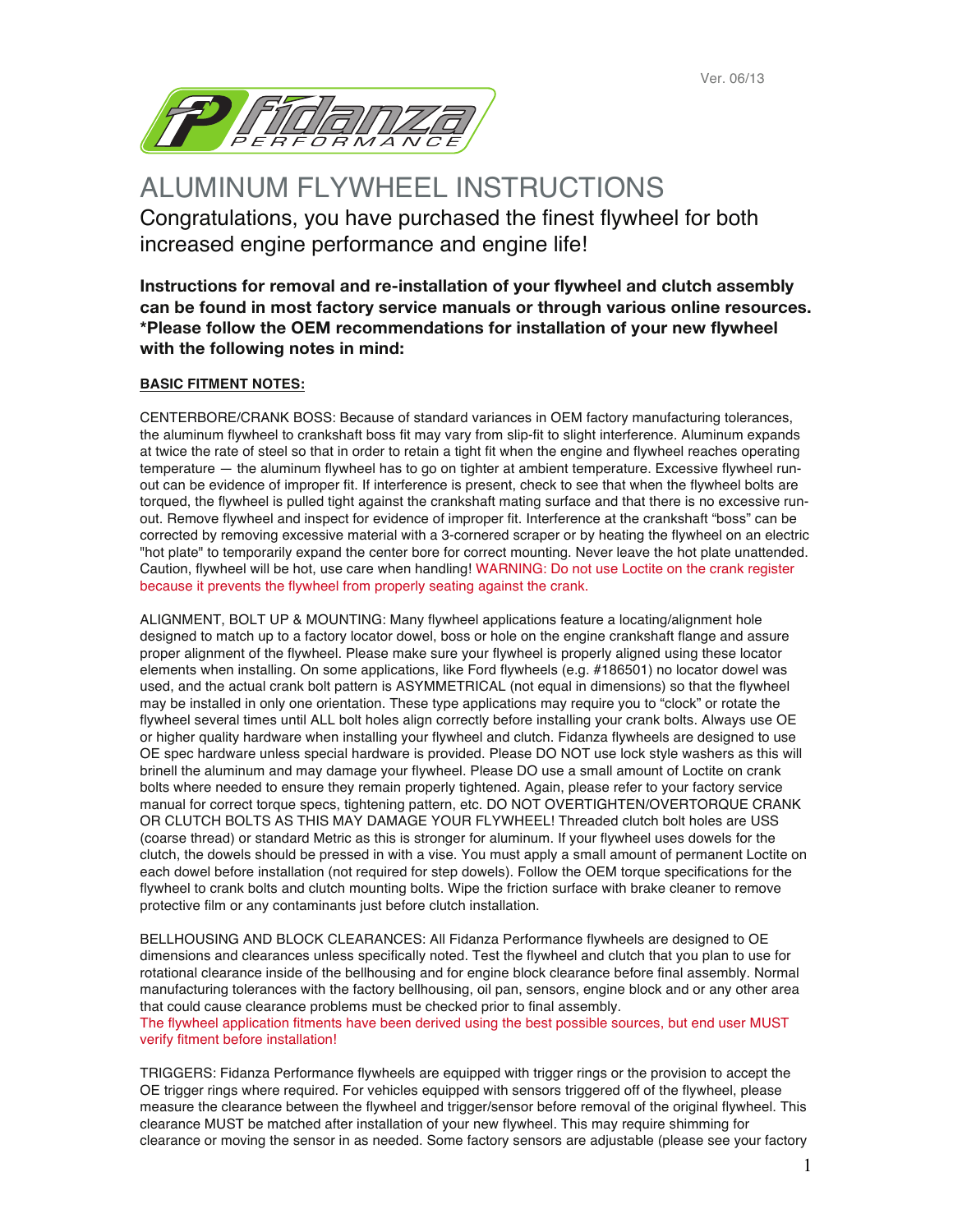service manual for details). This is also a great time to check your factory sensor and replace it if you have any concerns or doubts in it's operation. **Failure to properly set the correct trigger clearance and alignment will result in a vehicle that runs poorly or not at all.**

BEARINGS & MISC.: Pilot bearing fit is not as tight in an aluminum flywheel as your OEM steel flywheel as the aluminum flywheel and steel bearing heat and expand differently. The flywheel must be designed this way to work properly or the steel bearing will be restricted and seize up causing failure. For proper installation, apply a small amount of Loctite Gap Filler to the OD of your pilot bearing when installing it in your new Fidanza flywheel as this will hold it in place for correct installation.

BALANCING: Since this is a CNC machined aluminum flywheel manufactured to exacting tolerances it is very close to the correct balance. We do however always recommend that you balance the flywheel with your clutch pressure plate as a COMPLETE assembly for optimum performance and reduced vibration. Please pay close attention to any specific requirements of your particular engine - especially if it is an external balance configuration. Some engines (e.g. LT1, LT4, etc.) do require "match-balancing" of the replacement flywheel to the OE flywheel prior to final balance with the clutch. See factory service manual for engine/model specific balancing information/instructions.

WARNING: Do not use Loctite on the crank register because it prevents the flywheel from properly seating against the crank. Dual Mass replacement flywheels may cause added gearbox noise. This is a normal effect that is well worth the added performance. The noise comes from the idler gears and does not pose a premature wear problem.

CLUTCH/FLYWHEEL BREAK IN: Once installation is complete, your flywheel and clutch will need to be "bedded-in" much like brake pads, in order to correctly work together. DO NOT ABUSE OR OVERHEAT the flywheel and clutch assembly as this may cause glazing or more severe damage resulting in clutch failure! For organic based street discs such as OE or our V-1 Series clutches we recommend breaking in the new combo for about 200-300 miles of normal street driving, stop-and-go city driving, etc. with mild engagements and minimal heat prior to any spirited driving or racing. Clutches with ceramic-based race discs, such as our V-2 Series clutches, usually require only a few hard slips or engagements to "lap' in the friction surfaces prior to normal driving or racing. DO NOT OVERHEAT THE CLUTCH DURING BREAK IN!!!

## **PRODUCT INFO:**

**Please use this area to record the part number, product code and critical data from your new Fidanza flywheel for future reference and ease of service. (Please keep this documentation with your original receipt and file it away for later reference)**

| Part Number (6 digit):     | (from box or invoice-e.g. 191681)                                |
|----------------------------|------------------------------------------------------------------|
| <b>Product Code:</b>       | (hand etched into flywheel near crank-e.g. H3-1111)              |
| Friction plate bolt count: | (count bolts used to hold steel friction plate-12, 16, 18 or 20) |

**FOR ANY PERFORMANCE/RACE USE VEHICLE:** Inspect flywheel whenever possible for fatigue, cracks, damage or adverse wear. Some of the most critical areas to inspect are: (1) The crankshaft register (2) Flywheel to crank mounting holes (3) Ring Gear. Extreme heat can adversely affect the dowels and ring gear. Extreme heat can, as with any flywheel, affect the ring gear causing it to grow and not return to its static diameter, possibly causing eventual ring gear failure. Precautions must be taken in performance use vehicles to avoid this dangerous situation. The use of a scatter shield or safety blanket for the clutch and flywheel area is a MUST in all performance/race use vehicles.

**High Performance parts and Service excluded from warranty**. Due to the unusual stress placed on racing parts, and because of the circumstances under which they are often used, racing parts are sold without warranty, as is, and all warranties, express or implied, of merchantability, or of fitness for a particular purpose, or otherwise are expressly disclaimed and denied.

WARRANTY EXCLUDED: PARTS, SERVICE AND INFORMATION EXCLUDED FROM WARRANTY. FP DISCLAIMS ALL RESPONSIBILITY FOR CONSEQUENTIAL, INCIDENTAL, OR COMMERCIAL LOSSES, INCLUDING LABOR CLAIMS from use of this merchandise or services. Due to the unusual stress placed on high performance parts, and because of the circumstances under which they are often used, our parts, and our services associated with them, are sold without warranty, AS IS, WITH ALL FAULTS. All warranties, expressed or implied, of merchantability, or of fitness for a particular purpose, or otherwise are expressly disclaimed and denied.

FP 4285 Main Street Perry Ohio 44081 • PH 1.440.259.5656 • Fax 1.440.259.5588 • www.fidanza.com